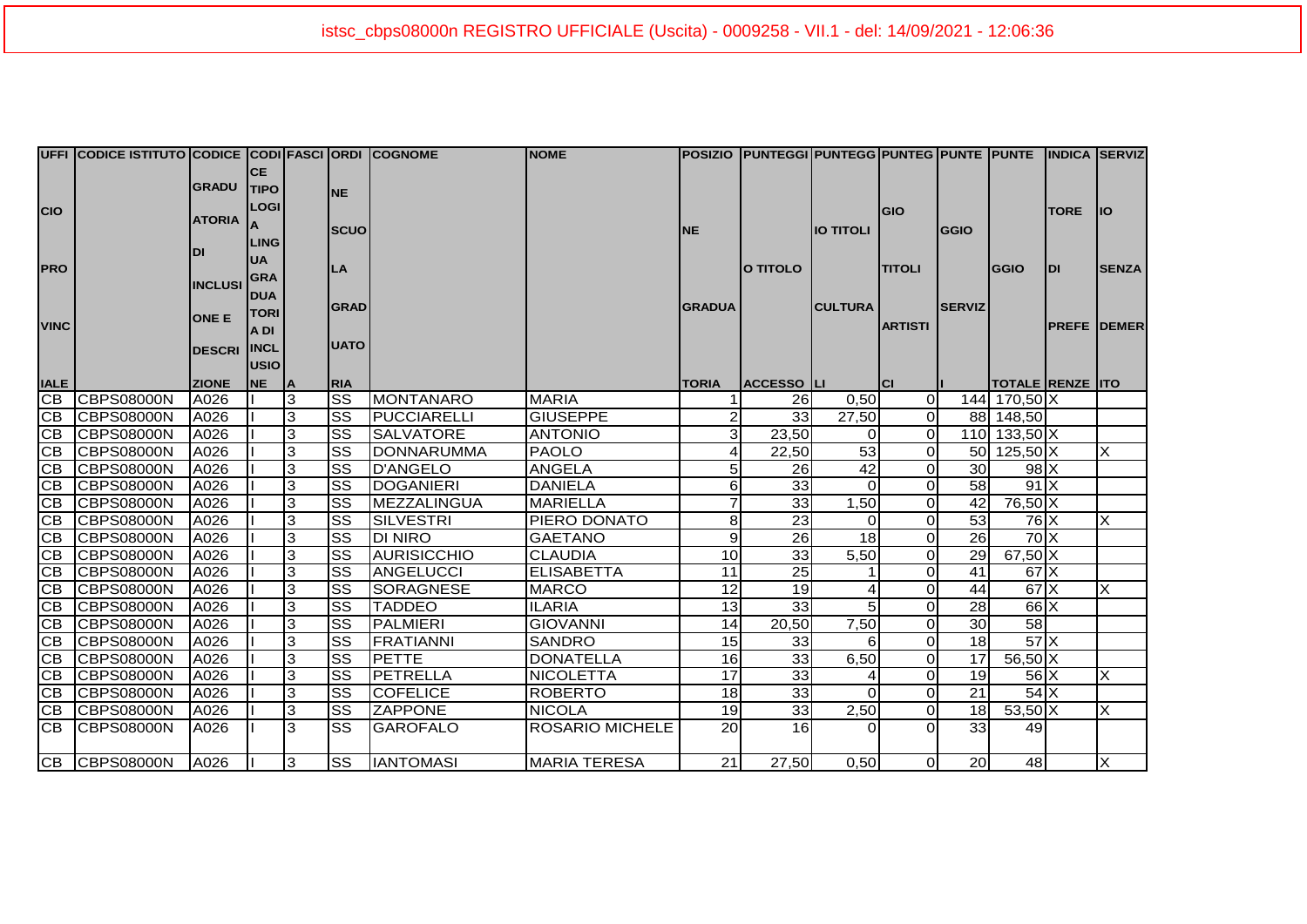| IСB             | <b>CBPS08000N</b> | A026 | 3 | <b>SS</b>              | <b>PANGIONE</b>      | <b>LUIGI</b>          | 22              | 33              | 12             | $\overline{0}$ |                 | $46$ $X$                   |   |
|-----------------|-------------------|------|---|------------------------|----------------------|-----------------------|-----------------|-----------------|----------------|----------------|-----------------|----------------------------|---|
| IСB             | <b>CBPS08000N</b> | A026 | 3 | $\overline{\text{ss}}$ | <b>TESTA</b>         | <b>MICHELE</b>        | 23              | 28              | 5,50           | $\overline{0}$ | 12              | 45,50                      |   |
| <b>CB</b>       | <b>CBPS08000N</b> | A026 | 3 | $\overline{\text{ss}}$ | <b>ROMANO</b>        | <b>LUCA</b>           | 24              | 33              | 12             | $\overline{O}$ | $\Omega$        | 45                         |   |
| <b>CB</b>       | <b>CBPS08000N</b> | A026 | 3 | $\overline{\text{ss}}$ | PETRUCCELLI          | <b>IDA</b>            | 25              | 21,50           | $\overline{c}$ | $\overline{0}$ | 18              | $41,50$ X                  |   |
| <b>CB</b>       | <b>CBPS08000N</b> | A026 | 3 | $\overline{\text{ss}}$ | <b>LECCISOTTI</b>    | <b>ROSA</b>           | $\overline{26}$ | $\overline{25}$ | $\overline{0}$ | $\overline{0}$ | $\overline{15}$ | 40                         |   |
| <b>CB</b>       | <b>CBPS08000N</b> | A026 | 3 | $\overline{\text{ss}}$ | <b>CICCHINO</b>      | <b>NICOLA</b>         | $\overline{27}$ | 26,50           | $\Omega$       | $\overline{O}$ | 13              | $39,50$ X                  |   |
| <b>CB</b>       | <b>CBPS08000N</b> | A026 | 3 | $\overline{\text{ss}}$ | <b>CIRINO</b>        | <b>ANDREA</b>         | 28              | 29              | 3,50           | $\overline{0}$ | 6               | $38,50\overline{\text{X}}$ |   |
| <b>CB</b>       | <b>CBPS08000N</b> | A026 | 3 | $\overline{\text{ss}}$ | <b>DI DOMENICO</b>   | <b>ELENA</b>          | 29              | 33              | 4              | $\overline{0}$ | $\Omega$        | 37                         |   |
| <b>CB</b>       | <b>CBPS08000N</b> | A026 | 3 | $\overline{\text{ss}}$ | <b>GIACOMODONATO</b> | <b>GIOVANNI</b>       | 30              | 25,50           | $\Omega$       | $\overline{0}$ | 11              | 36,50                      |   |
| <b>CB</b>       | <b>CBPS08000N</b> | A026 | 3 | $\overline{\text{ss}}$ | <b>D'AURIA</b>       | <b>FILOMENA</b>       | 31              | 33              | 2,50           | $\overline{0}$ | $\Omega$        | 35,50                      |   |
| <b>CB</b>       | <b>CBPS08000N</b> | A026 | 3 | $\overline{\text{ss}}$ | <b>BENADUCE</b>      | <b>GIUSY</b>          | 32              | 28,50           | 0,50           | $\overline{0}$ | 6               | $35\text{X}$               |   |
| <b>CB</b>       | <b>CBPS08000N</b> | A026 | 3 | $\overline{\text{ss}}$ | <b>OCCHIONERO</b>    | <b>ANTONELLA</b>      | 33              | 22,50           | $\Omega$       | $\overline{0}$ | 12              | $34,50$ X                  | X |
| <b>CB</b>       | <b>CBPS08000N</b> | A026 | 3 | $\overline{\text{ss}}$ | MARRAPESE            | <b>MAURO</b>          | $\overline{34}$ | 27,50           | 0,50           | $\overline{0}$ | 6               | $34$ $X$                   |   |
| <b>CB</b>       | <b>CBPS08000N</b> | A026 | 3 | $\overline{\text{ss}}$ | <b>COLAVECCHIO</b>   | <b>DOMENICO</b>       | 35              | 33              | 0,50           | $\overline{0}$ | $\overline{0}$  | 33,50                      |   |
| <b>CB</b>       | <b>CBPS08000N</b> | A026 | 3 | $\overline{\text{ss}}$ | <b>ARNESANO</b>      | <b>ANTONIO</b>        | 36              | 33              | $\overline{0}$ | $\overline{0}$ | $\mathbf 0$     | $33\text{X}$               |   |
| <b>CB</b>       | <b>CBPS08000N</b> | A026 | 3 | $\overline{\text{SS}}$ | <b>GIULIANI</b>      | <b>NICOLA</b>         | $\overline{37}$ | 33              | $\overline{0}$ | $\overline{0}$ | $\Omega$        | 33                         |   |
| <b>CB</b>       | <b>CBPS08000N</b> | A026 | 3 | $\overline{\text{ss}}$ | <b>TRONCA</b>        | <b>CLAUDIO</b>        | 38              | 20              | $6 \mid$       | $\overline{0}$ | $\overline{7}$  | 33                         |   |
| <b>CB</b>       | <b>CBPS08000N</b> | A026 | 3 | $\overline{\text{ss}}$ | <b>GALLO</b>         | <b>ENZO</b>           | 39              | 33              | $\overline{0}$ | $\overline{0}$ | $\mathbf 0$     | 33                         |   |
| СB              | <b>CBPS08000N</b> | A026 | 3 | $\overline{\text{ss}}$ | <b>BOSCO</b>         | <b>GIANFRANCO</b>     | 40              | $\overline{18}$ | $\overline{0}$ | $\overline{0}$ | 12              | $30\text{X}$               |   |
| <b>CB</b>       | <b>CBPS08000N</b> | A026 | 3 | $\overline{\text{ss}}$ | APOLLONIO            | <b>NICOLA</b>         | 41              | 18              | $\overline{2}$ | $\overline{O}$ | 10              | $30 \times$                |   |
| CB              | <b>CBPS08000N</b> | A026 | 3 | $\overline{\text{ss}}$ | <b>DI TOMASO</b>     | <b>NIKI</b>           | 42              | $\overline{25}$ | $\overline{5}$ | $\overline{0}$ | $\Omega$        | 30                         |   |
| IСB             | <b>CBPS08000N</b> | A026 | 3 | $\overline{\text{ss}}$ | <b>PALANGIO</b>      | <b>FRANCESCO</b>      | 43              | 23,50           | $6 \mid$       | $\overline{0}$ | $\Omega$        | $29,50$ X                  |   |
| <b>CB</b>       | <b>CBPS08000N</b> | A026 | 3 | $\overline{\text{ss}}$ | LAZZARO              | <b>PASQUALE</b>       | 44              | 28              | $\overline{0}$ | $\overline{0}$ | $\mathbf 0$     | $28$ $X$                   |   |
| IСB             | <b>CBPS08000N</b> | A026 | 3 | SS                     | <b>RICCIUTI</b>      | <b>MARIAFRANCESCA</b> | 45              | $\overline{26}$ | $\overline{2}$ | $\Omega$       | $\Omega$        | $28$ $X$                   |   |
| ICB.            | <b>CBPS08000N</b> | A026 | 3 | $\overline{\text{ss}}$ | <b>VASSALOTTI</b>    | <b>ELENA</b>          | 46              | $\overline{25}$ | $\overline{0}$ | $\overline{0}$ | $\mathbf{3}$    | $\overline{28}$            |   |
| $\overline{CB}$ | CBPS08000N        | A026 | 3 | $\overline{\text{ss}}$ | PATAVINO             | ALESSANDRO            | 47              | 26,50           | $\overline{0}$ | $\overline{0}$ | $\Omega$        | $26,50$ X                  | X |
| <b>CB</b>       | <b>CBPS08000N</b> | A026 | 3 | $\overline{\text{ss}}$ | <b>AGOSTINELLI</b>   | <b>GABRIELE</b>       | 48              | 26,50           | $\Omega$       | $\overline{0}$ | $\overline{0}$  | 26,50                      |   |
| $\overline{CB}$ | <b>CBPS08000N</b> | A026 | 3 | $\overline{\text{ss}}$ | <b>ROMANO</b>        | GUIDO                 | 49              | $\overline{26}$ | 0,50           | $\overline{0}$ | $\Omega$        | 26,50                      |   |
| <b>CB</b>       | <b>CBPS08000N</b> | A026 | 3 | $\overline{\text{ss}}$ | <b>CAPRIGLIONE</b>   | <b>UMBERTO</b>        | 50              | 25              | 1,50           | $\overline{0}$ | $\overline{0}$  | 26,50                      |   |
| <b>CB</b>       | <b>CBPS08000N</b> | A026 | 3 | $\overline{\text{ss}}$ | <b>MENANNO</b>       | <b>ERICA</b>          | $\overline{51}$ | $\overline{26}$ | $\overline{0}$ | $\overline{0}$ | 0               | 26                         |   |
| <b>CB</b>       | <b>CBPS08000N</b> | A026 | 3 | $\overline{\text{ss}}$ | <b>MANTEGNA</b>      | <b>ANDREA</b>         | 52              | 25,50           | $\overline{0}$ | $\overline{O}$ | $\Omega$        | $25,50$ X                  |   |
| <b>CB</b>       | <b>CBPS08000N</b> | A026 | 3 | $\overline{\text{ss}}$ | <b>PITTALIS</b>      | <b>PAOLA</b>          | 53              | 25              | $\mathbf 0$    | $\overline{0}$ | $\Omega$        | 25                         |   |
| CВ              | <b>CBPS08000N</b> | A026 | 3 | $\overline{\text{ss}}$ | <b>CUSANO</b>        | <b>MARIO</b>          | $\overline{54}$ | 22,50           | $\overline{2}$ | $\overline{0}$ | $\mathbf 0$     | 24,50                      |   |
| <b>CB</b>       | <b>CBPS08000N</b> | A026 | 3 | $\overline{\text{ss}}$ | <b>SCARDERA</b>      | <b>ALFONSO</b>        | 55              | 24              | $\Omega$       | $\overline{0}$ | $\Omega$        | 24                         | X |
| <b>CB</b>       | <b>CBPS08000N</b> | A026 | 3 | $\overline{\text{ss}}$ | <b>MASTRANGELO</b>   | <b>GIOVANNI</b>       | 56              | 21,50           | 2,50           | $\overline{0}$ | $\Omega$        | $\overline{24}$            |   |